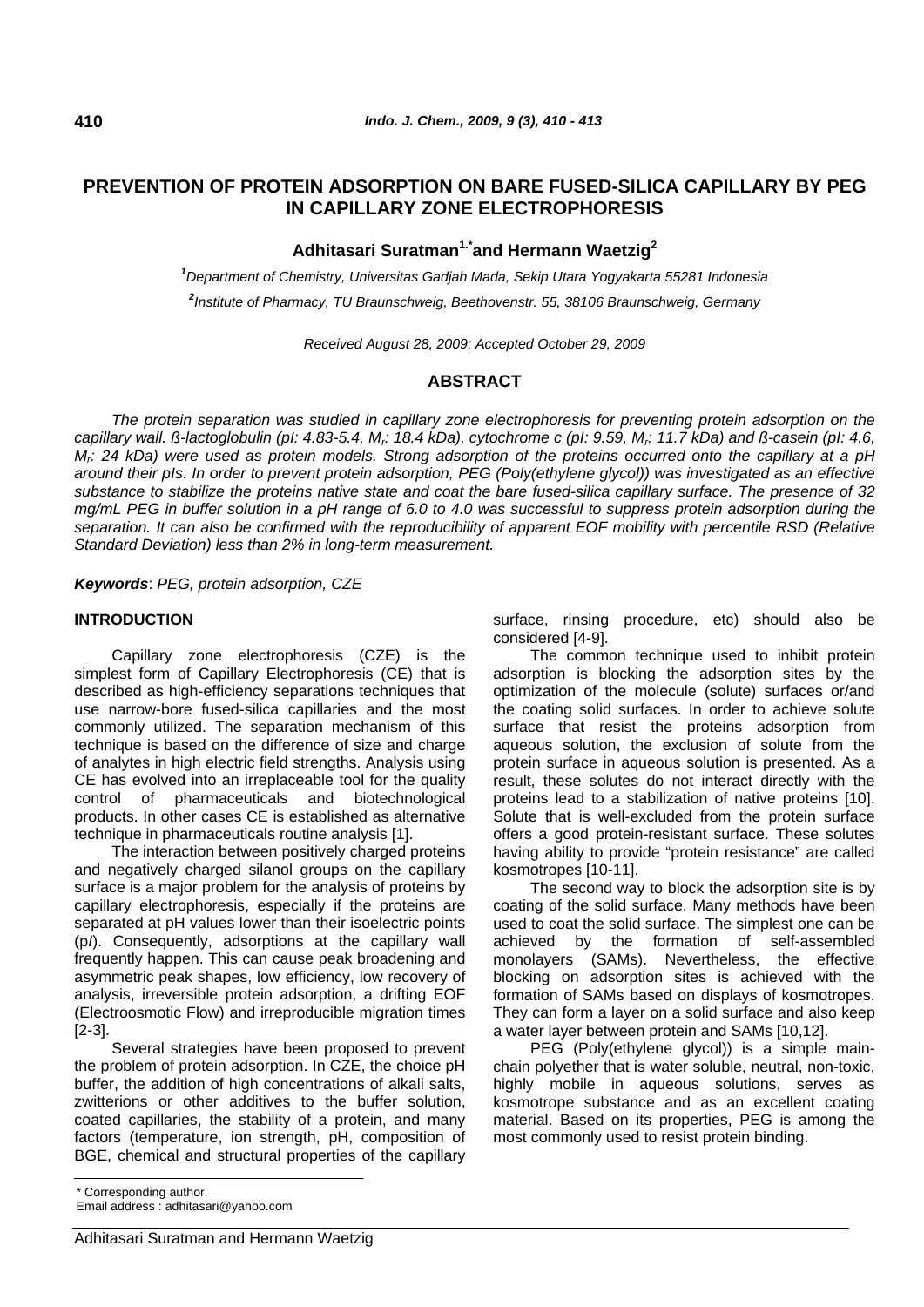In this experiment, ß-lactoglobulin, cytochrome c, and ß-casein as protein models were separated by CZE in a bare fused-silica capillary. The molecular mass of these proteins is 11.7-24 kDa with p*I*s of 4.63-9.59. PEG was evaluated as an additive to avoid the protein adsorption on the capillary that frequently happen at pH around their p*I*s.

### **EXPERIMENTAL SECTION**

### **Material**

ß-lactoglobulin (bovine milk, p*I*: 4.83-5.4, Mr: 18.4 kDa), cytochrome *c* (horse heart, p*I*: 9.59, Mr: 11.7 kDa), ß-casein (bovine milk, p*I*: 4.6, Mr: 24 kDa), neostigmine bromide was purchased from Sigma-Aldrich (Steinheim, Germany). Sodium acetate anhydrous, sodium chloride and acetanilide were purchased from Fluka (Steinheim, Germany); disodium hydrogen phosphate-2-hydrate and potassium dihydrogen phosphate from Riedel-de Haën (Sigma-Aldrich, Seelze, Germany). Poly(ethylene glycol) (PEG) of molecular weight 20000 g/mol and acetic acid were purchased from Merck (Darmstadt, Germany).

### **Instruments**

The instrumentation for protein analysis using CZE technique was UniCAM Crystal 310 CE (UniCAM Ltd., Cambridge, UK), equipped with a UV detector (wavelength 210 nm). Bare fused-silica capillaries (Polymicro Technologies, Phoenix, AZ, USA) had dimensions of 60 cm total length, 48 cm effective length, and 50 µm inner diameter (i.d.). During all experiments, the thermostat was set to 25 °C. All integration was done by an integration program C.I.S.S. (Correct Integration Software System), (Würzburg, Germany) [13].

### **Procedure**

ß-lactoglobulin, cytochrome c and ß-casein as model proteins were freshly prepared using isoosmotic NaCl 0.9% m/V solution. Acetanilide as an EOF marker and neostigmine bromide as an internal standard were dissolved in buffer solution. The total concentration of analytes in the sample solution was 100 µg/mL of acetanilide, 500 µg/mL of neostigmine bromide and 35 µmol/L of protein.

The 50 mmol/L acetate buffers with pH 5.0 and 4.0 were prepared by weighing the appropriate amounts of sodium acetate and acetic acid and filling up to volume; the 50 mmol/L phosphate buffer with pH 6.0 consisted of disodium hydrogen phosphate-2-hydrate and potassium dihydrogen phosphate. Additive buffer was made by dilution of PEG into the buffer solution with the final concentration 3.2 and 32 mg/mL.

New bare fused-silica capillaries were previously conditioned with 1 mol/L NaOH for 2 h, continued by a rinsing with buffer for 30 min (1200 mbar), then equilibrated for 2 h with the applied voltage, and afterwards directly used for protein analysis. The analysis was started with buffer rinsing at 1200 mbar for 2 min. Next, samples were hydrodynamically injected by applying a pressure of 30 mbar for 12 seconds. Electrophoresis was performed at voltage of 25 kV (56-68 µA) or 18 kV (46-75 µA), additionally applying a pressure of 100 mbar to increase the analysis speed. After each series, the capillary was reconditioned like a new capillary to regenerate it.

### **RESULT AND DISCUSSION**

Different concentrations of PEG (3.2 mg/mL and 32 mg/mL) were added into the running buffer solution. Since the addition of PEG 32 mg/mL into the buffer solution causes an increasing viscosity of the solution, an additional pressure of 100 mbar was applied during protein separation in order to reduce the analysis time. Hence, the apparent EOF mobility in this experiment was used as measurement parameter.

The pH dependence of protein adsorption on bare fused-silica capillaries and correlation to p*I* of protein are frequently reported. Using conditions at pH values above the p*I* of protein, adsorption is negligible for bare fused-silica capillaries [14]. Henceforth, this research focused on protein separation at pH less than p*I* of protein.

As shown in Figure 1, ß-lactoglobulin which was analyzed without the presence of PEG in the phosphate buffer pH 6.0 showed a decreasing EOF mobility after  $18^{th}$  runs with an RSD of 25.3%. It indicated that the formation of protein-layers on the bare fused-silica surface occurred in this series. It changes the surface structure of the capillary wall, and then influences the apparent EOF mobility.

In order to avoid the formation of protein-coated capillaries, PEG 3.2 mg/mL was evaluated under the same condition. A slight difference of apparent EOF mobility was observed between the absence of PEG and the presence of PEG 3.2 mg/mL. The slightly increasing reproducibility of apparent EOF mobility was observed in Figure 1 with an RSD of 17.3%. The interaction between protein and capillary wall was not completely avoided by the addition of PEG 3.2 mg/mL.

Subsequently, an increasing concentration of PEG to 32 mg/mL was also evaluated under phosphate buffer pH 6.0. The migration time of the internal standard and the EOF marker were highly reproducible. Nevertheless, a shift in the ßlactoglobulin migration toward faster analysis time occurred. ß-lactoglobulin might probably not be stable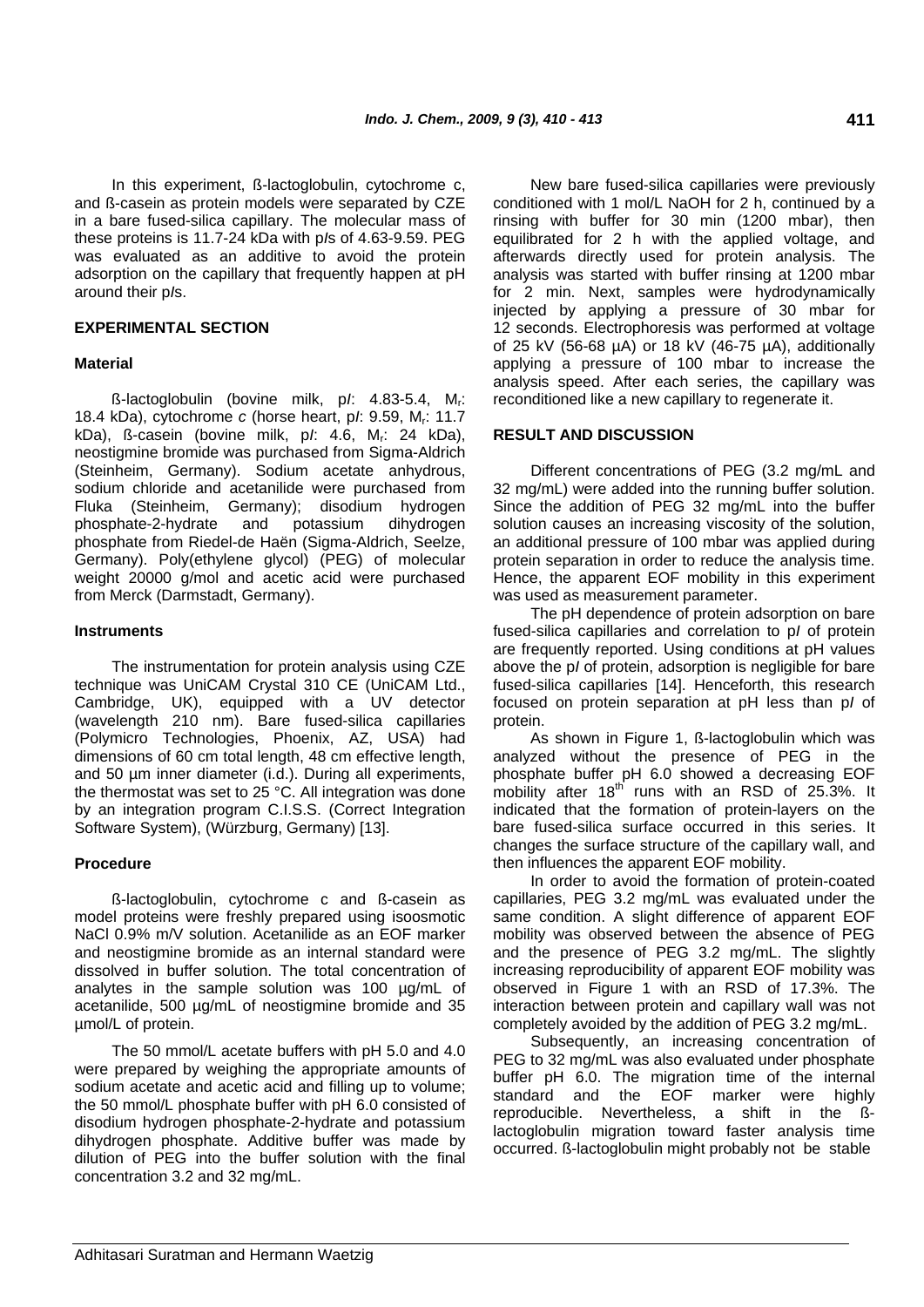

**Figure 1.** Apparent EOF mobility of ß-lactoglobulin analysis at pH 6.0 in the absence and the presence of PEG 3.2 and 32 mg/mL



**Figure 2.** The electrophoregram of ß-lactoglobulin analysis at (a)  $1^{st}$  (b)  $10^{th}$  (c)  $20^{th}$  (d)  $30^{th}$  at pH 4.0 with the presence of PEG 32 mg/mL using a bare fused-silica capillary. Peak 1: neostigmine bromide; peak 2: ßlactoglobulin; peak 3: acetanilide. Acetate buffer pH 4.0 (50 mM),  $V = 18$  kV,  $I \sim 46$  µA, additional pressure: 100 mbar

at this pH due to the long-term analysis that might change in protein surface. The number of negative charges of ß-lactoglobulin decreased. It causes a faster mobility. Nevertheless, the formation of protein layer on the capillary was not found in this experiment. This was shown by an excellent reproducibility of apparent EOF mobility with RSD 0.61% (Figure 1). Interactions between ß-lactoglobulin and capillary wall could therefore be prevented by the addition of PEG with a concentration of 32 mg/mL.

The benefit of the presence of PEG 32 mg/mL was also investigated at the different pH values, especially at the pH close to protein's p*I*. The possibility of protein interaction on capillary wall becomes higher at a pH



**Figure 3.** Apparent EOF mobility of ß-lactoglobulin, cytochrome c and ß-casein analysis at pH 4.0 using a bare fused-silica capillary

lower than protein's p*I*. ß-lactoglobulin was analyzed at 50 mmol/L acetate buffer pH 5.0. It was performed after one series of ß-lactoglobulin analysis at pH 6.0 by using of the same capillary. Before this capillary was used for next experiment, it was reconditioned by the same manner as new capillary. It was previously conditioned with 1 mol/L NaOH for 2 h, continued by a rinsing with buffer for 30 min (1200 mbar), then equilibrated for 2 h with the applied voltage and was afterwards directly used for protein analysis at pH 5.0. Surprisingly, a good stability of internal standard, ßlactoglobulin and EOF marker was observed, even overlapping between ß-lactoglobulin and EOF marker peak was observed. The successful use of PEG in this experiment is also confirmed by an excellent reproducibility of apparent EOF mobility with RSD 1.2%.

In order to confirm the benefit of PEG to resist protein adsorptions, ß-lactoglobulin as an acidic protein, cytochrome c as a basic protein and ß-casein as a more easily denaturing protein were investigated in 50 mmol/L acetate buffer pH 4.0. Figure 2 shows the electrophoregram of  $\beta$ -lactoglobulin analysis in the 1<sup>st</sup>,  $10^{th}$ ,  $20^{th}$ , and  $30^{th}$  runs at pH 4.0. The analysis of ßlactoglobulin at pH 4.0 shows an optimal condition of analysis showed by a good stability of migration time and a good resolution of each analyte peak were observed at pH 4.0. The excellent reproducibility of apparent EOF mobility was observed with RSD 0.52% (Figure 3).

As cytochrome c is a basic protein with p*I* 9.59, the analysis of cytochrome c using bare fused-silica capillary with the absence of PEG shows strong adsorptions at a pH below 10.5 [14]. However, with the addition of 32 mg/mL PEG into buffer solution, the protein adsorption on capillary wall can be suppressed. This was proven by the electrophoregram that showed the stability of the migration time of each analyte peak, even though the resolution was not so good. Protein adsorption on the capillary wall was not found in this